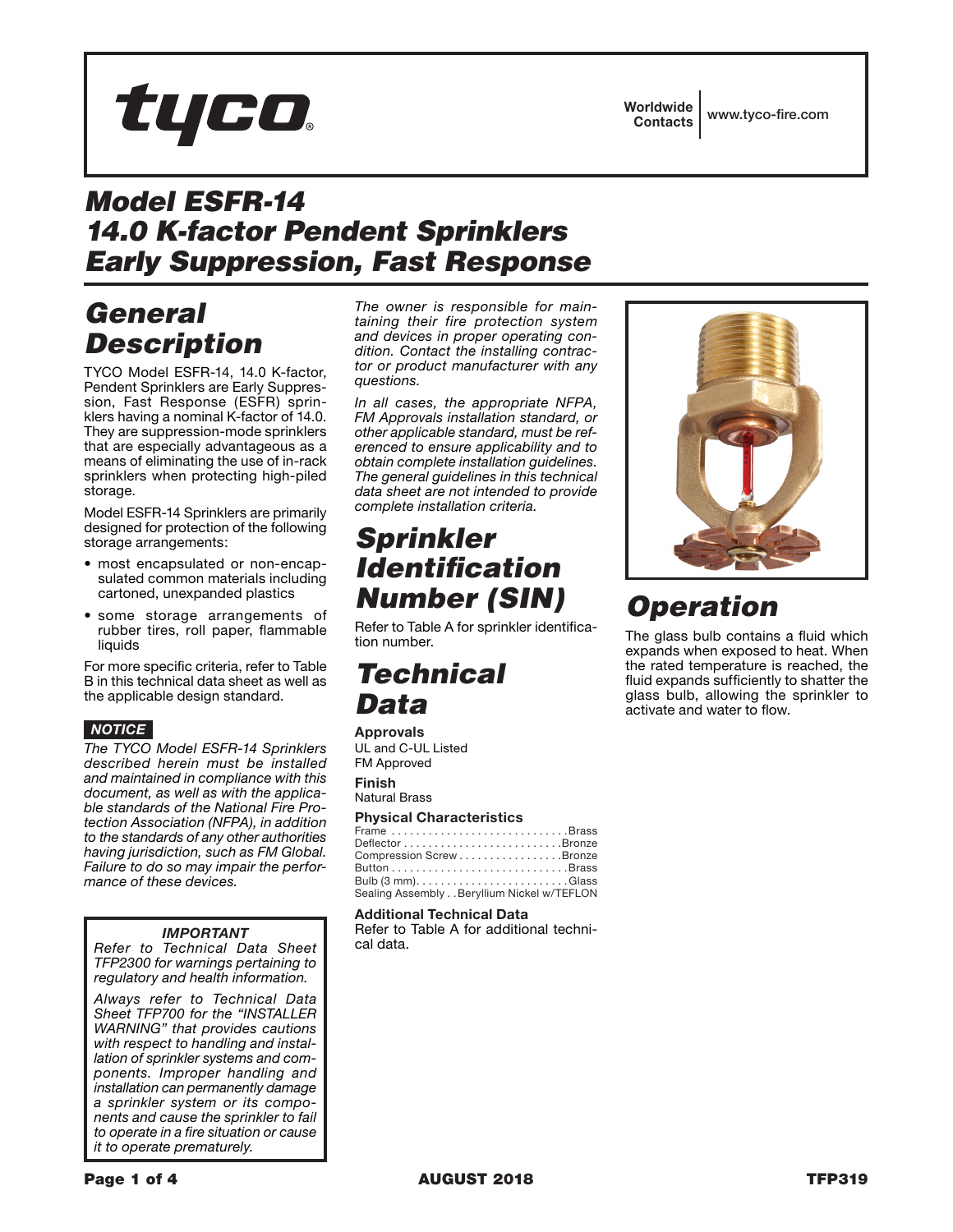#### 3/4" NPT\*\* Components: 1 1 - Frame 2 - Deflector\* **WRENCH** 5 3 - Compression Screw FLATS  $1 - 1/2$ 4 - Bulb (38,1 mm) 5 - Button 6  $1/2$ " 6 - Sealing Assembly 2-3/8" (12,7 mm) (60,3 mm) **NOMINAL** \* Temperature rating is 4 MAKE-IN indicated on Deflector. **CENTERLINE** THERMAL 3 \*\* Pipe thread connections per SENSING ISO 7-1 can be provided on  $\bigtriangledown$  $\Box$  $\overline{\phantom{0}}$ ELEMENT special request. \* 2 *FIGURE 1 MODEL ESFR-14, 14.0 K-FACTOR, PENDENT SPRINKLER*

Item **Description** Sprinkler Identification Number (SIN) | TY6236 K-factor, gpm/psi<sup> $\frac{1}{2}$ </sup> (lpm/bar<sup> $\frac{1}{2}$ </sup>) 14.0 gpm/psi<sup> $\frac{1}{2}$ </sup> (201,6 lpm/bar<sup> $\frac{1}{2}$ </sup>) Temperature Rating °F (°C) 155°F (68°C)<br>200°F (93°C) Thread Size 3/4 in. NPT or ISO 7-1 Sprinkler Orientation **Pendent** *EARLY SUPPRESSION, FAST RESPONSE* 

Maximum Working Pressure, psi (bar) 175 psi (12 bar)

*TABLE A MODEL ESFR-14 PENDENT SPRINKLER TECHNICAL DATA*

# *Design Criteria*

The following general guidelines provided for the TYCO Model ESFR-14, 14.0 K-factor, Pendent Sprinklers can be used for quick reference.

## *NOTICE*

*The National Fire Protection Association and FM Approvals provide installation standards that must be used to properly design an automatic sprinkler system utilizing Early Suppression, Fast Response (ESFR) Sprinklers. The guidelines provided by NFPA and FM Global may differ; consequently, the appropriate standard must be used for a given installation.*

*In all cases, the appropriate NFPA or FM Approvals installation standard must be referenced to assure applicability and to obtain complete installation guidelines, since the following general guidelines are not intended to provide complete installation criteria.*

In addition to this technical data sheet, the following data sheets describe other TYCO ESFR Sprinklers:

- TFP312 Model ESFR-25 (TY9226) K=25.2 Pendent Sprinkler
- TFP313 Model ESFR-22 (TY8226) K=22.4 Pendnet Sprinkler
- TFP315 Model ESFR-17 (TY7226) K=16.8 Pendent Sprinkler
- TFP316 Model ESFR-17 (TY7126) K=16.8 Upright Sprinkler
- TFP317 Model ESFR-17 (TY7223) K=16.8 Pendent Sprinkler
- TFP318 Model ESFR-1 (TY6226) K=14.0 Pendent Sprinkler
- TFP320 Model ESFR-17 (TY7229) K=16.8 Pendent Sprinkler

### Roof Construction

Unobstructed or obstructed construction; for example, smooth ceiling, bar joists, beam and girder, and so forth.

Where the depths of solid structural members, such as beams and stem, exceed 12 in. (302 mm), install Model

ESFR-14 Sprinklers in each channel formed by the structural members.

#### Ceiling Slope Maximum 2 in. rise for 12 in. run (16.7%)

Maximum Coverage Area

100 ft2 (9,3 m2)

In some cases, the installation standards permit a greater coverage area.

### Minimum Coverage Area

64 ft2 (5,8 m2) per NFPA 13 / FM Global 2-0

### Maximum Spacing

12 ft (3,7 m) for building heights up to 30 ft (9,1 m)

10 ft (3,1 m) for building heights greater than 30 ft (9,1 m)

#### Minimum Spacing 8 ft (2,4 m)

Minimum Clearance to Commodity 36 in. (914 mm)

### NFPA 13

Deflector-to-Ceiling Distance 6 in. to 14 in. (152 mm to 356 mm)

### FM Global 2-0

Consult FM Global guidelines for allowable deflector-to-ceiling distances as well as thermal-sensing element-toceiling criteria.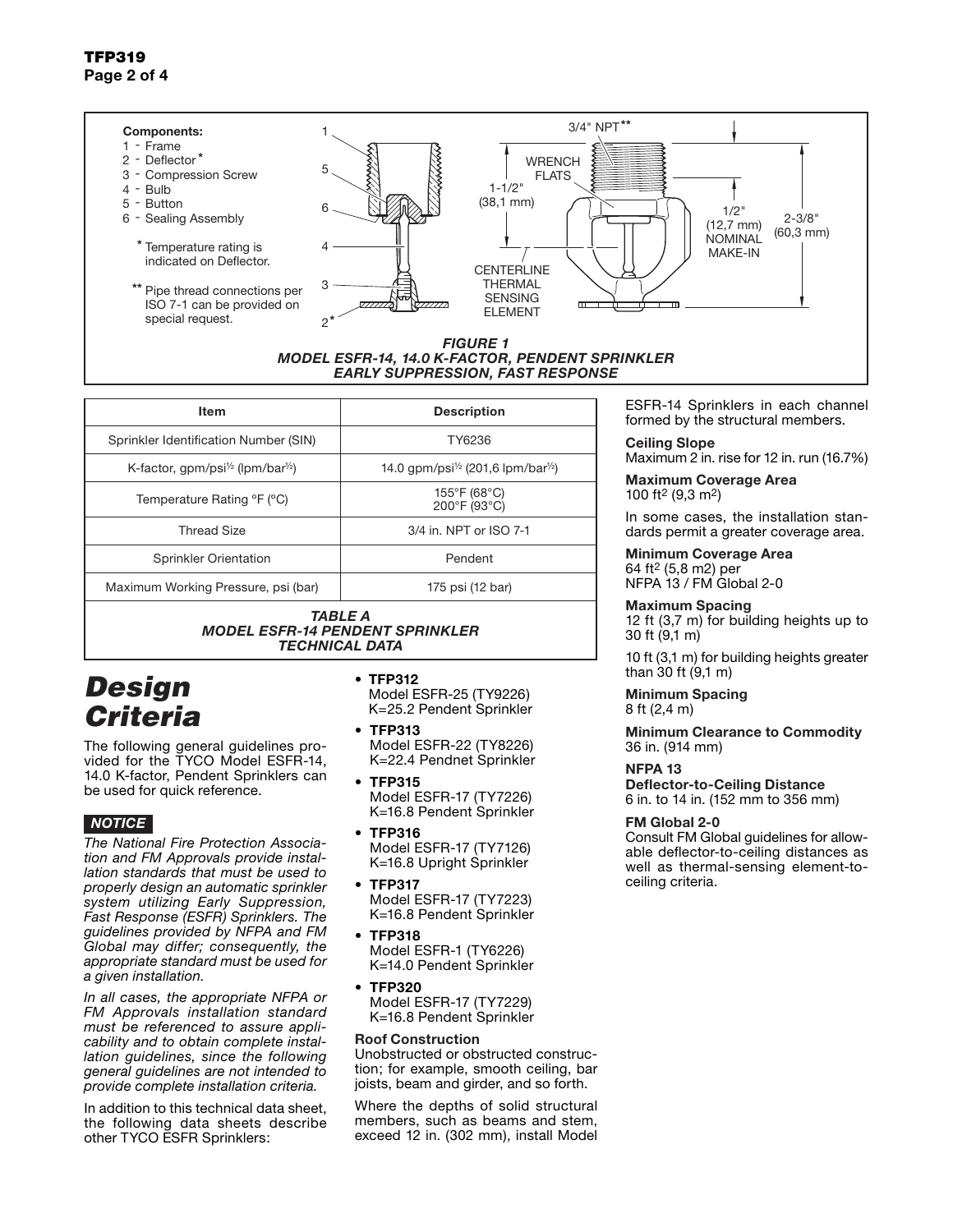| <b>Storage Type</b>                                                                                                                              | <b>NFPA</b>                                       | <b>FM Global</b>                                  |
|--------------------------------------------------------------------------------------------------------------------------------------------------|---------------------------------------------------|---------------------------------------------------|
| Sprinkler Type                                                                                                                                   | <b>ESFR</b>                                       | Storage                                           |
| Response Type                                                                                                                                    | QR                                                | QR                                                |
| System Type                                                                                                                                      | Wet                                               | Wet                                               |
| Temperature Rating °F (°C)                                                                                                                       | 155°F (68°C)<br>$200^{\circ}$ F (93 $^{\circ}$ C) | 155°F (68°C)<br>$200^{\circ}$ F (93 $^{\circ}$ C) |
| Open Frame (i.e., no solid shelves) Single, Double, Multiple-<br>Row, or Portable Rack Storage of Class I-IV and Group A or<br><b>B</b> Plastics | Refer to NFPA 13                                  | Refer to FM 2-0 and 8-9                           |
| Solid Pile or Palletized Storage of Class I-IV and Group A or<br><b>B</b> Plastics                                                               | Refer to NFPA 13                                  | Refer to FM 2-0 and 8-9                           |
| <b>Idle Pallet Storage</b>                                                                                                                       | Refer to NFPA 13                                  | Refer to FM 2-0, 8-9, and 8-24                    |
| <b>Rubber Tire Storage</b>                                                                                                                       | Refer to NFPA 13                                  | Refer to FM 2-0 and 8-3                           |
| Roll Paper Storage<br>(Refer to the Standard)                                                                                                    | Refer to NFPA 13                                  | Refer to FM 8-21                                  |
| Flammable/Ignitable Liquid Storage<br>(Refer to the Standard)                                                                                    | Refer to NFPA 30                                  | Refer to FM 7-29                                  |
| Aerosol Storage<br>(Refer to the Standard)                                                                                                       | Refer to NFPA 30B                                 | Refer to FM 7-31                                  |
| Automotive Components in Portable Racks<br>(Control mode only; refer to the Standard)                                                            | N/A                                               | N/A                                               |
| N/A - Not Applicable                                                                                                                             |                                                   |                                                   |

#### *TABLE B MODEL ESFR-14 PENDENT SPRINKLERS COMMODITY SELECTION AND DESIGN CRITERIA OVERVIEW*